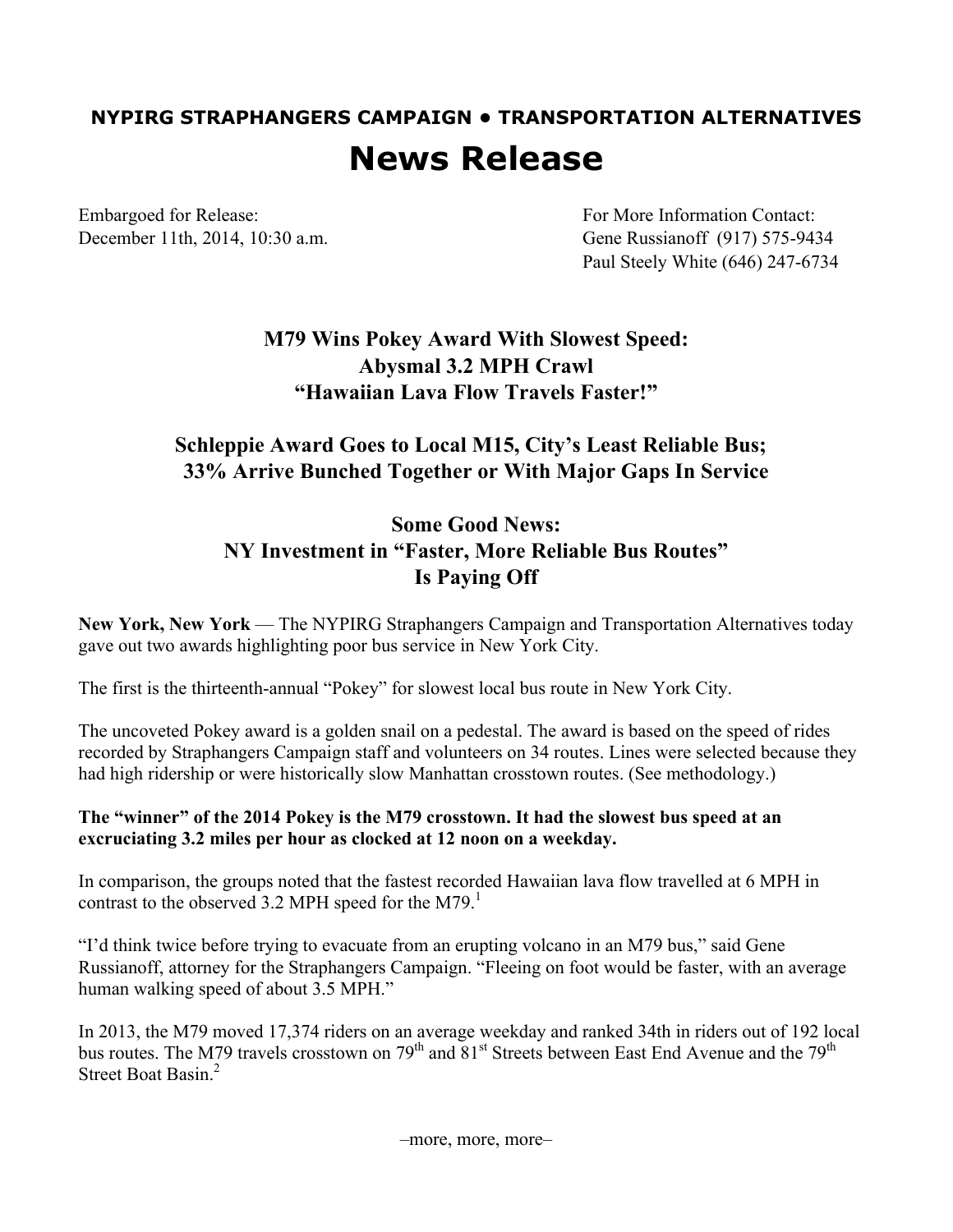Page Two | 2014 Pokey and Schleppie Awards

According to the groups, the slowest bus routes in each borough are:

| <b>B41</b> | $5.7$ mph | between Downtown Brooklyn and Kings Plaza/Bergen Beach                  |
|------------|-----------|-------------------------------------------------------------------------|
| Bx19       | $4.8$ mph | between NY Botanical Garden in the Bronx and Harlem                     |
| M79        | $3.2$ mph | Crosstown on 79 <sup>th</sup> and 81 <sup>st</sup> Streets in Manhattan |
| Q58        | $7.7$ mph | between Ridgewood, Queens and Flushing Main Street                      |
| S48/98     | $8.3$ mph | between Mariners Harbor and St. George Ferry Terminal, Staten Island    |

The second award is the ninth-annual "Schleppie" for the city's least reliable bus routes and is based on official transit statistics, which measure how well buses keep to scheduled intervals.<sup>3</sup> The Schleppie is comprised of golden lumbering elephants on a pedestal.

### **The "winner" of the 2014 Schleppie is the local M15 with 33 percent of buses arriving with big gaps in service or bunched together.**

The M15 goes from downtown to uptown Manhattan along First and Second Avenues. The M15 local and M15 SBS moved 54,310 riders on an average weekday in 2013 and was ranked the highest route in bus ridership in the city out of a total 192 local bus routes.<sup>4</sup>

The most unreliable bus routes in each of four boroughs with over 20% of buses bunched together or big gaps in service are:

| <b>B44</b>      | 25.4% unreliable between Sheepshead Bay and Williamsburg<br><b>Bridge</b>                    |
|-----------------|----------------------------------------------------------------------------------------------|
| Bx15            | 21.2% unreliable between Fordham Plaza and Harlem                                            |
| M <sub>15</sub> | 33.0% unreliable between downtown and uptown Manhattan on<br><b>First and Second Avenues</b> |
| S78             | 27.2% unreliable between St. George Ferry Terminal and<br>Bricktown Mall, Staten Island      |

Full tables of bus speeds and bus routes with unreliable service are attached.

"New Yorkers know from bitter daily experience that bus service is slow and unreliable," said Paul Steely White, executive director of Transportation Alternatives. "But there is real hope for dramatic improvement in Mayor de Blasio's plan to build a rapid network of 20 'Select Bus Service/Bus Rapid Transit' routes."

Select Bus Service has features that provide faster service, such as collecting fares before boarding buses; buses with three doors and low floors to speed up boarding and alighting; reconfiguring bus stops and bus lanes to reduce conflicts with other traffic; wider subway-style spacing between stops; and enforcement of bus lanes by camera to keep the lanes moving. To date, both the City and MTA New York City Transit have constructed seven faster and more reliable SBS routes.<sup>5</sup>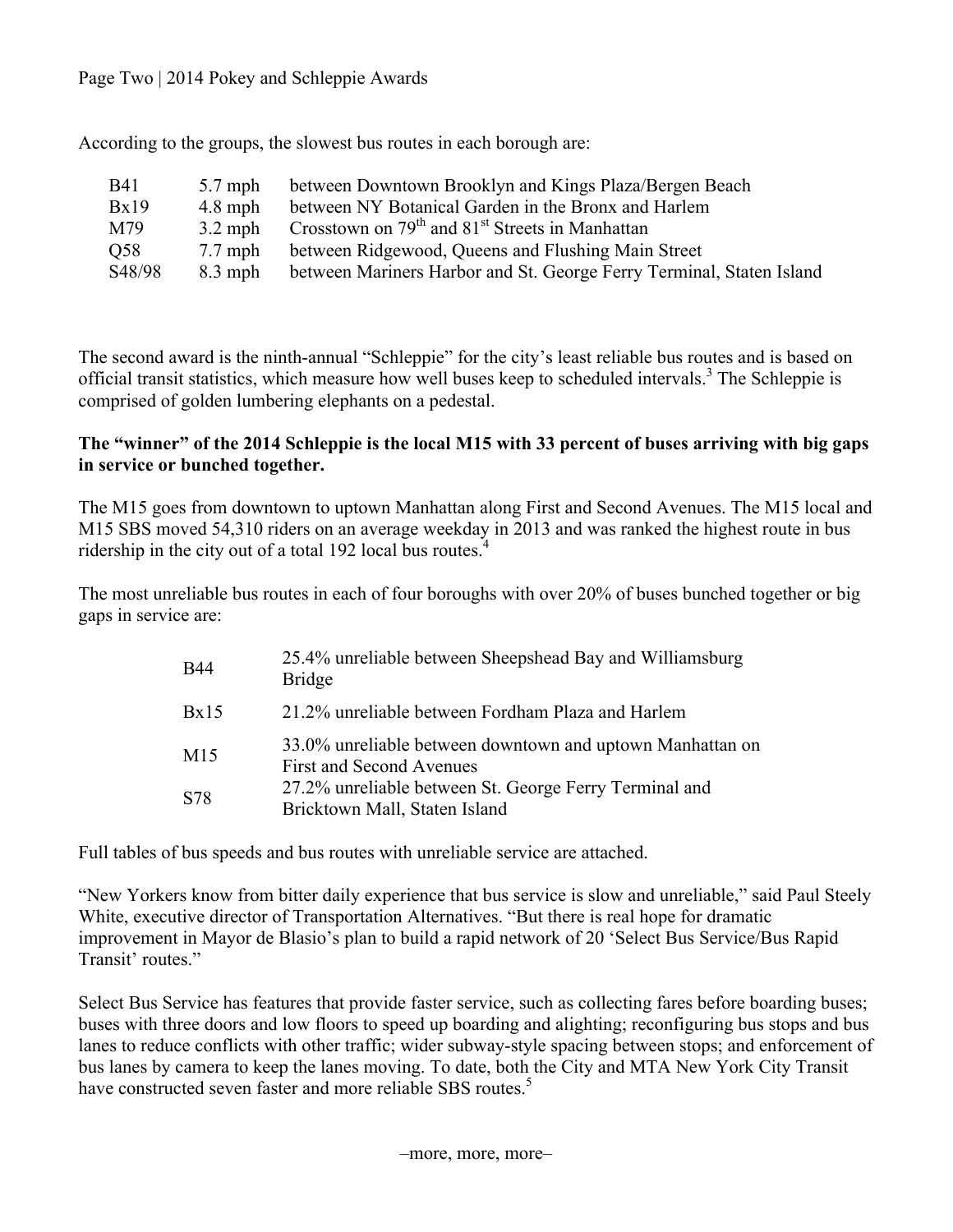Page Three | 2014 Pokey and Schleppie Awards

The groups reviewed this year's speed and reliability improvements on SBS routes compared to local bus performance on the same route. We found that the SBS routes were:

• Living up to their promise of faster speeds – with increases on three SBS routes ranging from 19% to 24% to 29%; and

• Performing more modestly on reliability, with increases of 4% (Bx41), 5% (Bx12), and 16% (B44) and no change on the M15.

In the 2002 Pokey Awards, the groups found that the city's slowest bus route was the M96. In 2003, the groups awarded the Pokey to the M23, in 2004 and 2005 to the M34, in 2006 to the M14A, in 2007 to the M23, the M96 in 2008, the M42 in 2009 and 2010, the M50 in 2011, the M42 tied the M66 in 2012, and the M42 and M50 in 2013.

The groups cautioned that comparisons with past findings were difficult due to changes in methodology and bus routes over the years. In addition, changes in bus speeds since 2004 have generally been too small to demonstrate significant trends. (See methodology.)

The criterion for selecting buses to be evaluated for speed is largely the same as in our 2010 survey. Between 2005 and 2009, bus routes to be surveyed were selected based on New York City Transit data. Specifically, we surveyed the ten slowest routes (all in Manhattan), as determined by NYC Transit in bus profiles compiled in 2000. We also surveyed the three slowest routes in the other boroughs. In the 2011 survey, the number of routes surveyed increased from 29 to 35. In the 2012 survey, the number of routes surveyed dropped from 35 to 34.

In this survey, the total number or routes observed was 41. Three routes were dropped because of construction on them during the survey period. Four more routes out of the 41 were dropped because they are slated for significant upgrades as part of the Select Bus Service program. As a result, we included 34 bus routes in this report.

Schleppies went to any route with an average "wait assessment" greater than 20%. This determination is based on official "wait assessments" for "42 high-volume routes," chosen by Transit. Wait assessment measures how closely a line sticks to scheduled intervals for arrival. Wait assessment becomes poorer the more buses arrive in bunches or with major gaps in service.

The Schleppie went to the M1 in both 2006 and 2007, to the M101/2/3 in 2008, the B44 in 2009, the Bx41 in 2010, the M101/2/3 in 2011, the M4 in 2012, and again to the M101/2/3 in 2013. Transit's methodology for calculating this measure was changed in 2008.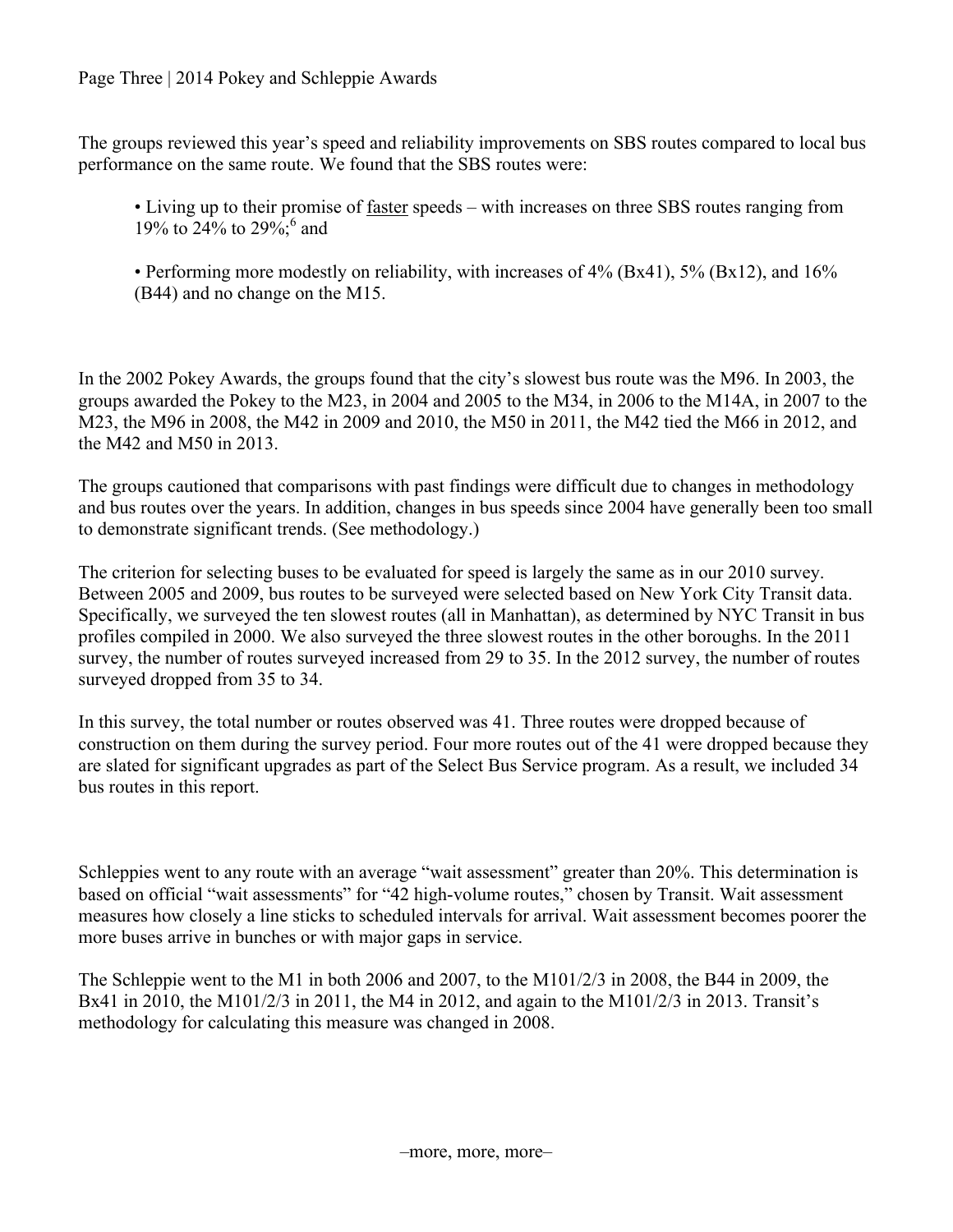$2$  Bus Ridership numbers last accessed on November 6, 2014 at http://web.mta.info/nyct/facts/ridership/ridership\_bus.htm.

<sup>3</sup> MTA NYC Transit uses a measure of reliability known as "wait assessment." It "is measured weekdays between 7 a.m. and midnight. It is defined as the percentage of observed service intervals that are no more than the scheduled interval plus 3 minutes during the peak (7 a.m. to 9 a.m., 4 p.m. to 7 p.m.) and plus 5 during off-peak (9 a.m. to 4 p.m., 7 p.m. to 12 p.m.) The results are presented for a sample of 42 high-volume routes." The most recent WA statistics can be found in the MTA New York City Transit Committee Agenda from September 2014 on pages 279-280.

<sup>4</sup> Email to Cate Contino from Robert Marino, October 8, 2014: "The WA assessment for the M15 and M15 SBS did drop, the M15 by 10% (from 77% to 67%) and the M15 SBS by 13.9% (from 81.2% to 67.3%). There were specific circumstances that contributed to the drops. Poor weather was a factor in the first quarter of 2014. Additionally, construction on 2nd Avenue subway, bus bulb work on 1st Avenue, and water main construction at Houston and Allen Street all significantly affected WA performance in the first half of 2014 which are still active construction projects…"

<sup>5</sup> These are:

B44 SBS on Nostrand and Rogers Aves between Sheepshead Bay and Williamsburg Bridge in Brooklyn

Bx12 SBS on Pelham Pkwy and Fordham Rd between Pelham Bay Park and upper Manhattan

Bx41 SBS on Webster Avenue between Williamsbridge and the Hub in the Bronx

M15 SBS on First and Second Avenues between lower Manhattan and Harlem

M34 SBS and M34A SBS crosstown on 34th Street in Manhattan

M60 SBS on 125<sup>th</sup> Street in Manhattan to LaGuardia Airport

S79 SBS on Hylan Boulevard between Bay Ridge, Brooklyn and the Staten Island Mall, Staten Island

<sup>6</sup> Looking at the three SBS/BRT buses that can be fairly compared to local service on that route, we found:

- **SBS on the Bx12 increased bus speeds by 24 percent the Bx12 local.** The Bx12 local was clocked by our surveyors at 7.4 MPH. But the Bx12 SBS traveled at 9.2 MPH — 24 percent faster than the Bx12 local.
- **SBS on the Bx41 increased bus speeds by 29 percent over the Bx41 local.** The Bx41 local was clocked by our surveyors at 6.5 MPH. But the Bx41 SBS traveled at 8.4 MPH, 29 percent faster than the Bx41 local.
- **SBS on the M15 increased bus speeds by nearly 20 percent over the M15 local.** The M15 local was clocked by our surveyors at 5.4 MPH. But the M15 SBS traveled at 6.4 MPH, 19 percent faster than the M15 local.

–30–

<sup>&</sup>lt;sup>1</sup> "The fastest recorded Hawaiian lava flow was the first of three flows from the 1950 Mauna Loa...eruption. This flow advanced from its vent…at an average speed of 6 MPH." http://hvo.wr.usgs.gov/volcanowatch/archive/1998/98\_03\_25.html (Volcano Watch: A weekly feature provided by scientists at the Hawaiian Volcano Observatory, March 25, 1998)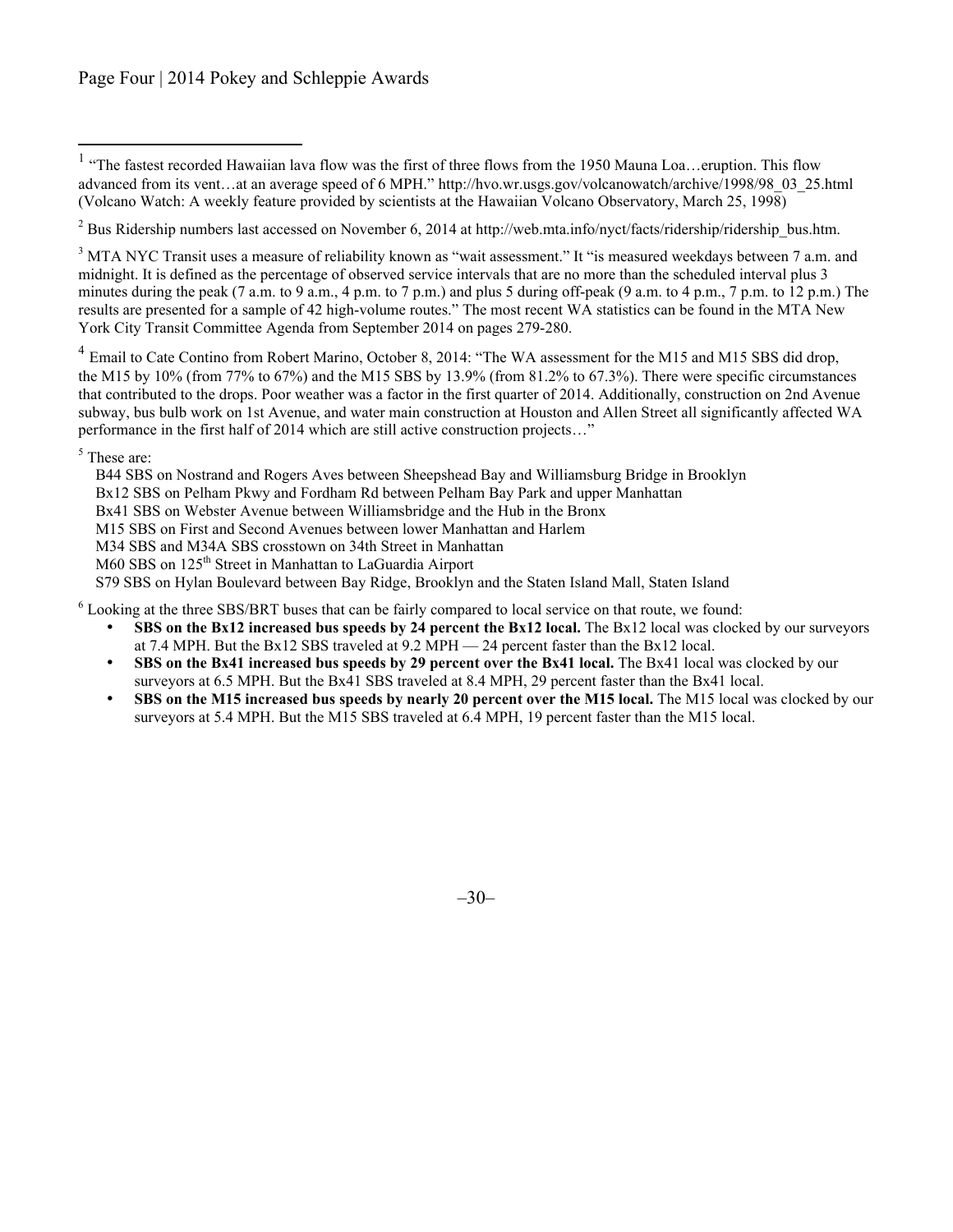## Table One: THE POKEY AWARD Slowest to Fastest Average Noontime Speeds, Both Directions of 34\* Selected New York City Transit Local Bus Routes May 20 - August 21, 2014

| <b>Route</b>        | Average MPH, beginning at 12:00 Noon |
|---------------------|--------------------------------------|
| M79                 | 3.2                                  |
| M23                 | 3.6                                  |
| M42                 | 3.8                                  |
| M57                 | 3.8                                  |
| M50                 | 4.0                                  |
| <b>M14A</b>         | 4.1                                  |
| M <sub>14</sub> D   | 4.4                                  |
| M86                 | 4.6                                  |
| M21                 | 4.7                                  |
| M66                 | 4.8                                  |
| <b>Bx19</b>         | 4.8                                  |
| M106                | 4.9                                  |
| M <sub>8</sub>      | 5.0                                  |
| M101                | 5.0                                  |
| M96                 | 5.2                                  |
| M15                 | 5.4                                  |
| M116                | 5.6                                  |
| B41 LTD             | 5.7                                  |
| M72                 | 5.7                                  |
| Bx <sub>2</sub>     | 5.9                                  |
| B <sub>35</sub> LTD | 6.2                                  |
| <b>M15 SBS</b>      | 6.4                                  |
| <b>Bx41</b>         | 6.5                                  |
| Bx1 LTD             | 7.1                                  |
| <b>Bx12</b>         | 7.4                                  |
| Q58                 | 7.7                                  |
| S48/98              | 8.3                                  |
| Bx41 SBS            | 8.4                                  |
| Q44 LTD             | 8.4                                  |
| B <sub>6</sub>      | 8.6                                  |
| Bx12 SBS            | 9.2                                  |
| Q27                 | 9.6                                  |
| S53                 | 10.1                                 |
| S79 SBS             | 14.8                                 |

\*See "selection of routes" in the report methodology.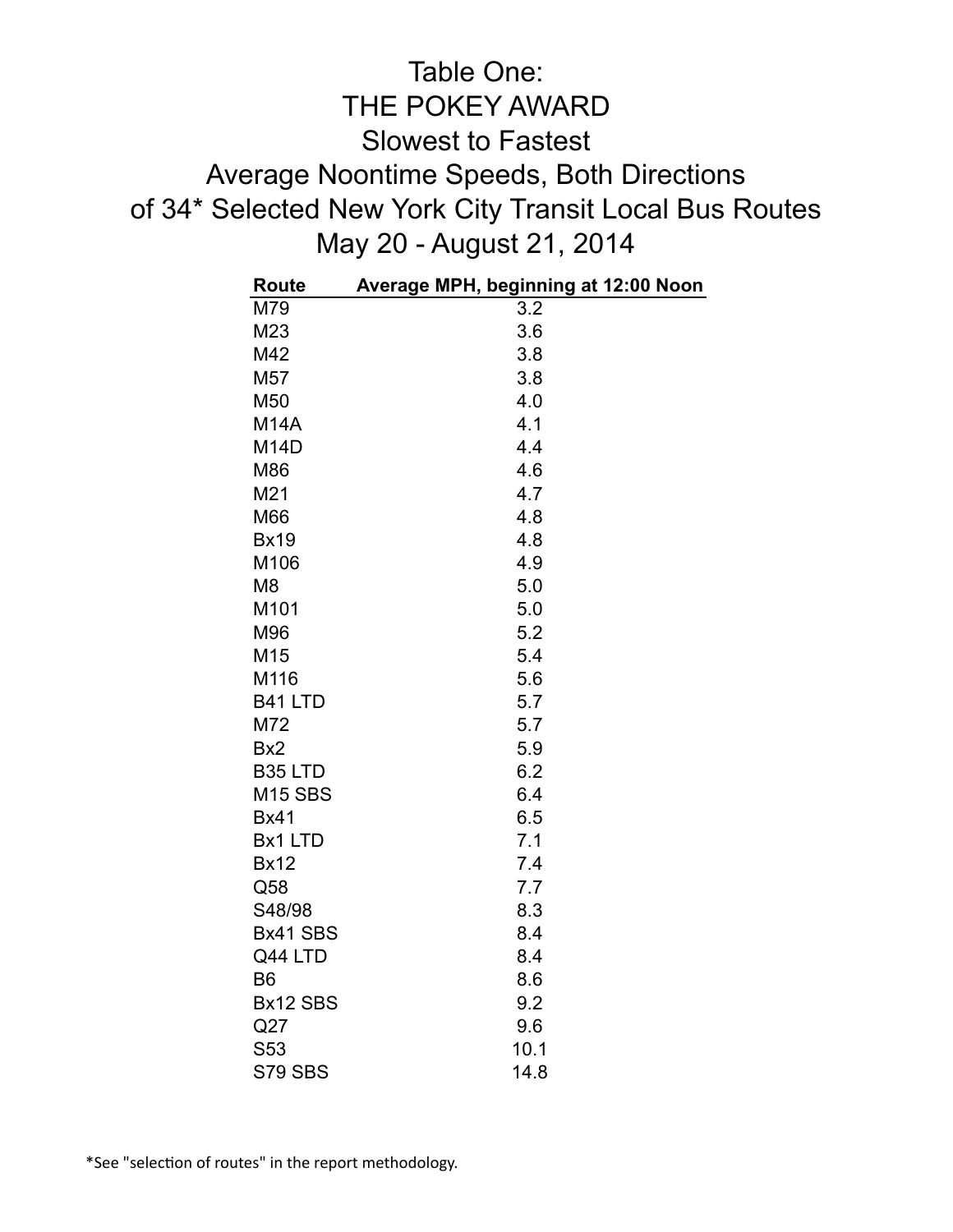## Table Two: THE SCHLEPPIE AWARD WORST TO BEST More Than One in Five Buses on Route Arrived With Major Gaps or Bunched Together or Left Significantly Off Schedule\* First Half 2014

| Route           | % Unreliable From/To |                                                                         |
|-----------------|----------------------|-------------------------------------------------------------------------|
|                 |                      |                                                                         |
| M <sub>15</sub> | 33.0%                | East Harlem to Lower Manhattan on 1st and 2nd Avenues                   |
| <b>M15 SBS</b>  | 32.7%                | East Harlem to Lower Manhattan on 1st and 2nd Avenues                   |
| M101/2/3        | 32.0%                | Upper to Lower Manhattan on 3rd/Lexington/Lenox/Amsterdam Aves          |
| M4              | 28.6%                | Fort Tryon Park to Penn Station on 5th/Madison Aves and Broadway        |
| M <sub>3</sub>  | 28.2%                | Fort George to East Village on 5th/Madison/St. Nicholas Avenues         |
| M7              | 27.7%                | Harlem to Chelsea on 6th/7th/Columbus/Amsterdam Avenues                 |
| S78             | 27.2%                | St. George Ferry Terminal to Bricktown Mall on Hylan Boulevard          |
| M <sub>2</sub>  | 26.9%                | Washington Heights to East Village on 5th/Madison Aves & AC Powell Blvd |
| M1              | 26.4%                | Harlem to East Village on 5th and Madison Avenues                       |
| S74             | 26.2%                | St. George Ferry to Bricktown Mall on Richmond/Arthur Kill Roads        |
| <b>B44</b>      | 25.4%                | Sheepshead Bay to Williamsburg on Nostrand and New York Avenues         |
| M31             | 24.4%                | Yorkville to Clinton on York Ave and W, 57th Street                     |
| <b>B15</b>      | 23.9%                | Bedford-Stuyvesant, Brooklyn to JFK Airport, Queens                     |
| <b>B41</b>      | 23.5%                | Downtown Brooklyn to Kings Plaza or Bergen Beach on Flatbush Avenue     |
| <b>B46</b>      | 21.3%                | Kings Plaza to Bedford-Stuyvesant or Williamsburg Bridge Plaza          |
| <b>Bx15</b>     | 21.2%                | Fordham Plaza, Bronx to Harlem on 3rd/Willis Aves and W. 125th St       |
| M66             | 20.7%                | Upper East Side to West Side on E.65th/E.66th/E.67th/E.68th Streets     |
| S76             | 20.4%                | Oakwood Beach and St. George on Richmond Rd and New Dorp Ln             |
| <b>B35</b>      | 20.1%                | Sunset Park to Brownsville on Church Avenue and 39th Street             |

\* Schleppie Awards are based on the percentages of buses departing significantly off scheduled interval, based on MTA New York City Transit data. A Schleppie is awarded to any route with an average unreliability greater than 20%.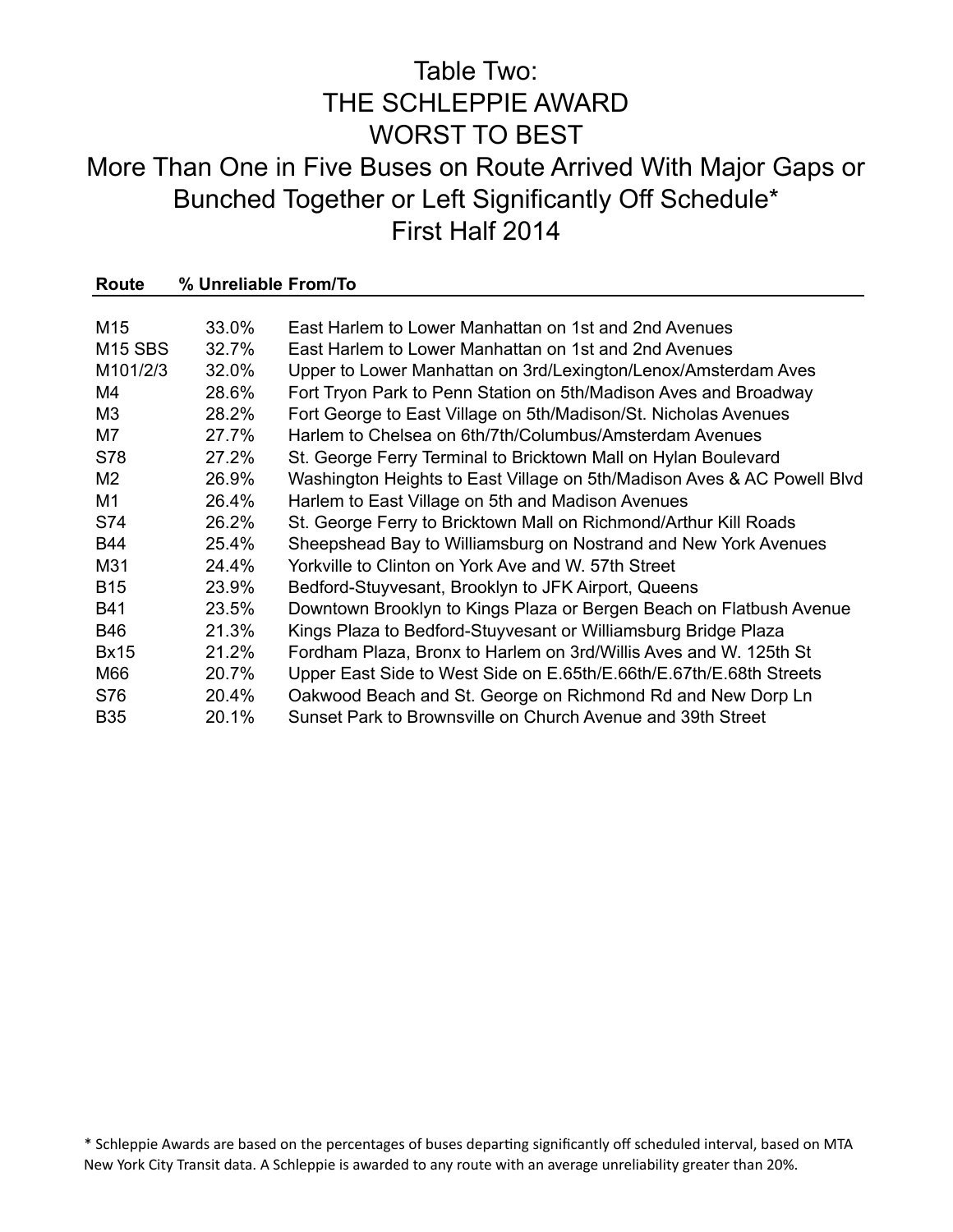**The following document has been edited. A previous version inaccurately described the final step used to calculate average bus run speeds.**

## **Methodology: 2014 Pokey and Schleppie Awards**

### **I. Pokey Award**

This report is a follow-up to the NYPIRG Straphangers Campaign twelve previous *Pokey Award* reports issued annually from 2002 to 2013. The methodology used by the Campaign in this report is similar to the ones used in earlier reports.

### *Selection of Routes*

The Straphangers Campaign chose to measure speeds on a sample of 41 bus routes. The survey was designed to provide a 'snapshot' of the most-used routes in the system and in each borough, as well as traditionally slow-moving crosstown bus routes in Manhattan. Because of significant differences between route patterns of the Manhattan M14A and M14D, these routes were measured separately. On four routes — the B35, B41, Bx1, and Q44 — regular local bus service did not run terminal to terminal on weekdays at 12:00 noon, and therefore limited bus service speeds were measured on these routes. The Bx12 local and Bx12 SBS routes, as well as the M15 and M15 SBS routes, and the Bx41 and Bx41 SBS routes, were measured separately. We did not include the B44, B44 SBS, B46, Bx36, M34 SBS, M34A SBS, M60, and M60 SBS because of substantial construction at the time of the survey, resulting in 34 reported routes.

### *Bus Speed Measurement*

Surveys were conducted by Straphangers Campaign Field Organizer Jason Chin-Fatt and seven volunteers between May 20 and August 21, 2014. Each route was measured with an actual trip in both directions, beginning with the first bus departing from a terminus after 12:00 noon. The return trip was made from the second terminus back to the first on the next bus available. During each trip, surveyors recorded to the second the amount of time taken from terminus to terminus. Timing began as each bus pulled out of the first stop and concluded immediately after stopping at the last. In our analysis, times were converted to a fraction of an hour. Distances covered were measured to the nearest 1/100th mile using GIS software. Bus speeds for each trip were calculated by dividing the total number of miles per trip by the fraction of the hour taken to cover the total distance. For each route surveyed, bus speeds for each trip were finally averaged to calculate the overall run speed. This method represents a small departure from calculations used in previous Straphanger Campaign Pokey Award reports. Below is an example of how this methodology was applied to a sample route, Manhattan's M86.

#### *Sample Calculation — M86*

Bus speeds on the M86 were measured on June 27, 2014. Surveyors boarded a westbound M86, which pulled out of its terminus at E. 92nd Street and York Avenue. This trip began at 12:30:35 PM and concluded at 1:00:29 PM at the western terminus, W. 87th Street and Broadway. The westbound trip represents a distance of 2.27 miles, which was covered in 29 minutes, 54 seconds—corresponding to an average trip speed of 4.56 miles per hour.

Immediately following their westbound measurement, surveyors boarded the next eastbound M86 at its western terminus — W. 86th Street and Broadway — at 1:19:54 PM. The bus came to a stop at its eastern terminus — E. 92nd Street and York Avenue — at 1:49:34 PM. This trip represents a distance of 2.25 miles, which was covered in 29 minutes, 40 seconds**—**corresponding to an average trip speed of 4.55 miles per hour. Finally, we averaged the speed of these two trips to calculate the average run speed for the M86 at 4.55 miles per hour.